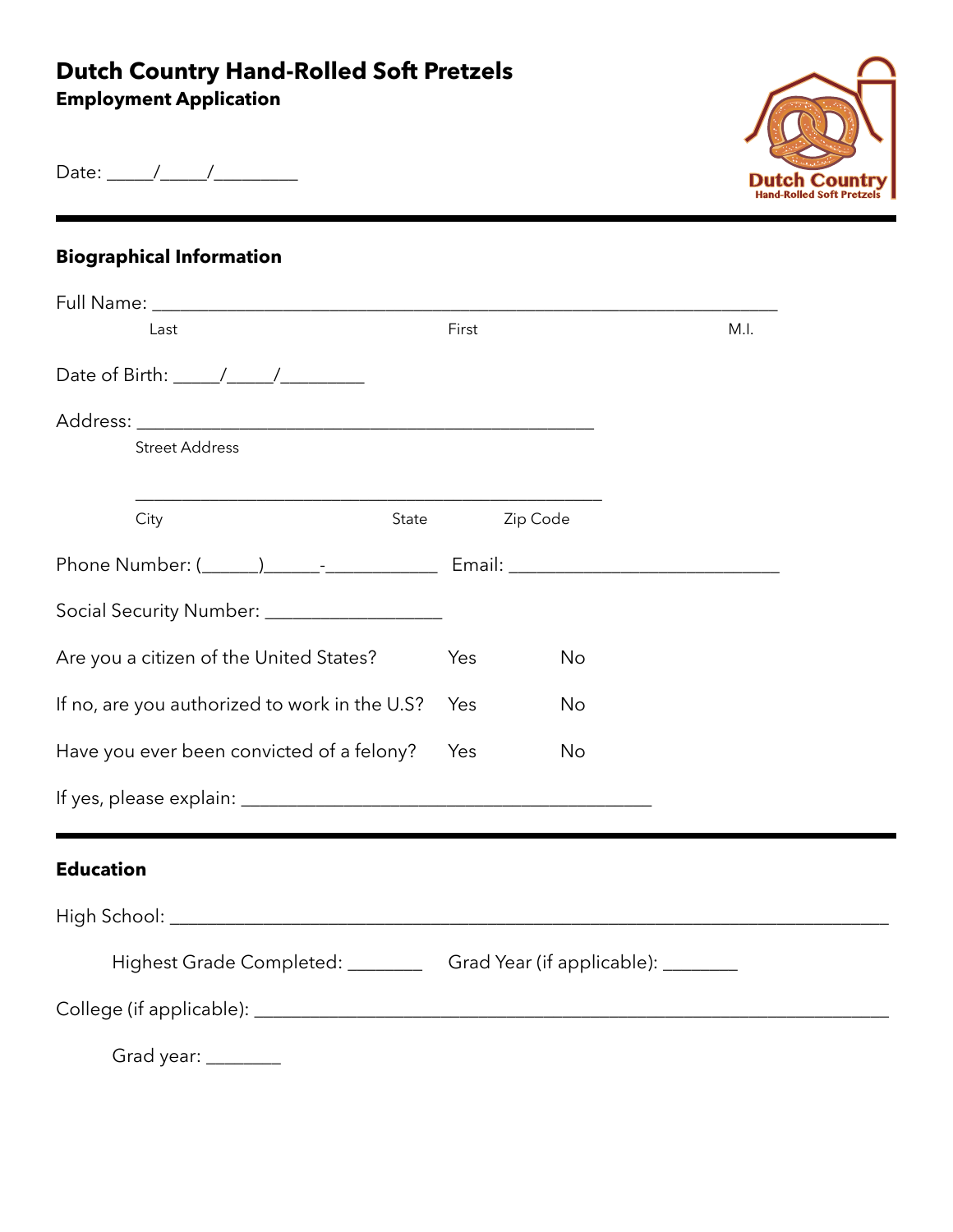## **References**

Please list three references, two of which are professional references. The references listed must be persons outside of your immediate family that we will contact.

| <b>Previous Employment</b>                      |                         |  |
|-------------------------------------------------|-------------------------|--|
|                                                 |                         |  |
|                                                 |                         |  |
|                                                 |                         |  |
| Main Responsibilities:                          |                         |  |
| Starting Salary/Wages: \$_______________        | Ending Salary/Wages: \$ |  |
|                                                 |                         |  |
|                                                 |                         |  |
| May we contact your supervisor for a reference: | Yes<br>No               |  |
|                                                 |                         |  |
|                                                 |                         |  |
|                                                 |                         |  |
| Main Responsibilities:                          |                         |  |